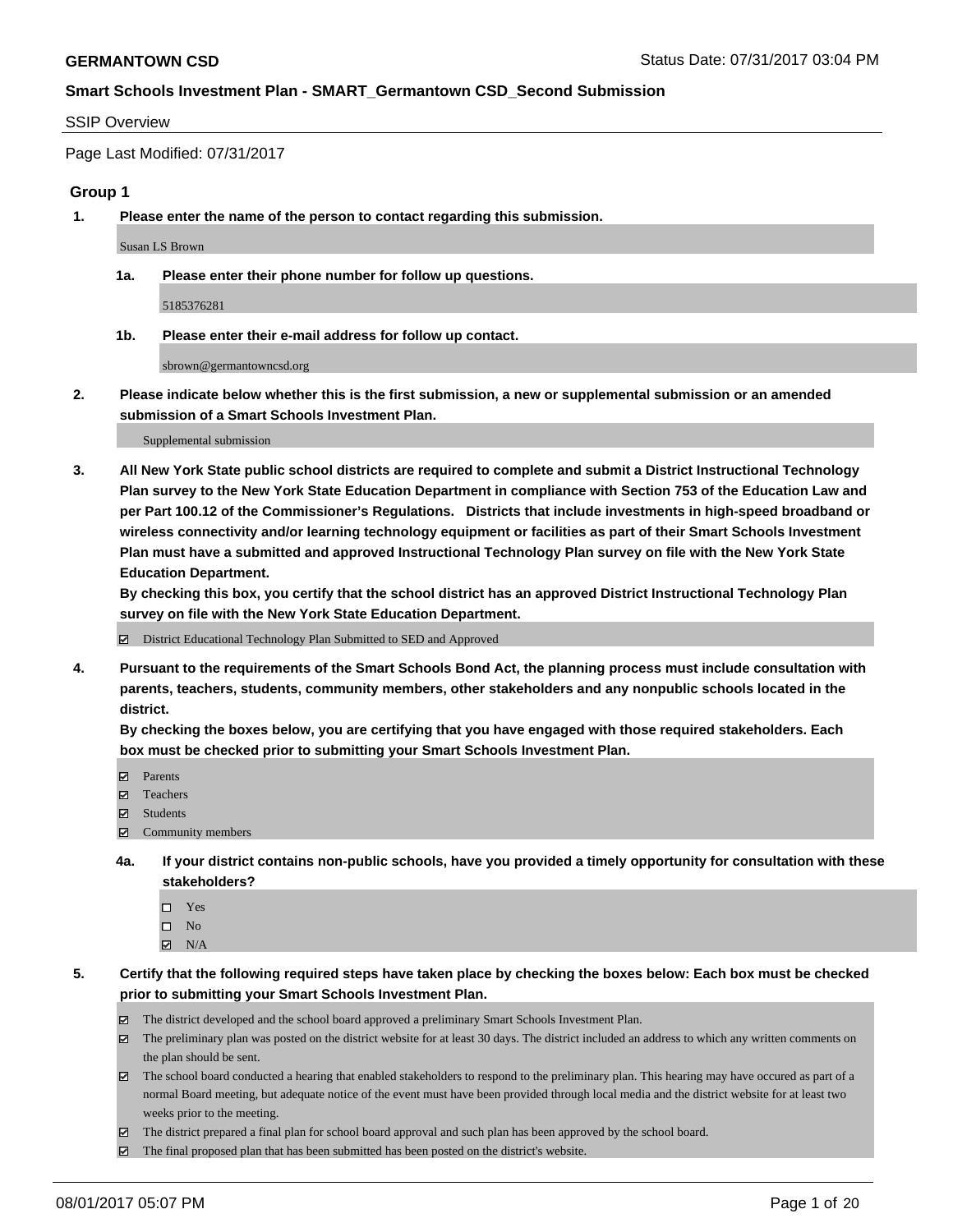#### SSIP Overview

Page Last Modified: 07/31/2017

**5a. Please upload the proposed Smart Schools Investment Plan (SSIP) that was posted on the district's website, along with any supporting materials. Note that this should be different than your recently submitted Educational Technology Survey. The Final SSIP, as approved by the School Board, should also be posted on the website and remain there during the course of the projects contained therein.**

SmartSchools 5-10-17 2 slides per page.pdf

**5b. Enter the webpage address where the final Smart Schools Investment Plan is posted. The Plan should remain posted for the life of the included projects.**

https://www.germantowncsd.org/Page/1491

**6. Please enter an estimate of the total number of students and staff that will benefit from this Smart Schools Investment Plan based on the cumulative projects submitted to date.**

165

**7. An LEA/School District may partner with one or more other LEA/School Districts to form a consortium to pool Smart Schools Bond Act funds for a project that meets all other Smart School Bond Act requirements. Each school district participating in the consortium will need to file an approved Smart Schools Investment Plan for the project and submit a signed Memorandum of Understanding that sets forth the details of the consortium including the roles of each respective district.**

 $\Box$  The district plans to participate in a consortium to partner with other school district(s) to implement a Smart Schools project.

**8. Please enter the name and 6-digit SED Code for each LEA/School District participating in the Consortium.**

| <b>Partner LEA/District</b> | <b>ISED BEDS Code</b> |
|-----------------------------|-----------------------|
| (No Response)               | (No Response)         |

**9. Please upload a signed Memorandum of Understanding with all of the participating Consortium partners.**

(No Response)

**10. Your district's Smart Schools Bond Act Allocation is:**

\$425,755

**11. Enter the budget sub-allocations by category that you are submitting for approval at this time. If you are not budgeting SSBA funds for a category, please enter 0 (zero.) If the value entered is \$0, you will not be required to complete that survey question.**

|                                              | Sub-        |
|----------------------------------------------|-------------|
|                                              | Allocations |
| <b>School Connectivity</b>                   | 0           |
| <b>Connectivity Projects for Communities</b> | 0           |
| <b>Classroom Technology</b>                  | 99,140      |
| Pre-Kindergarten Classrooms                  | $\mathbf 0$ |
| Replace Transportable Classrooms             | 0           |
| <b>High-Tech Security Features</b>           | 0           |
| Totals:                                      | 99,140      |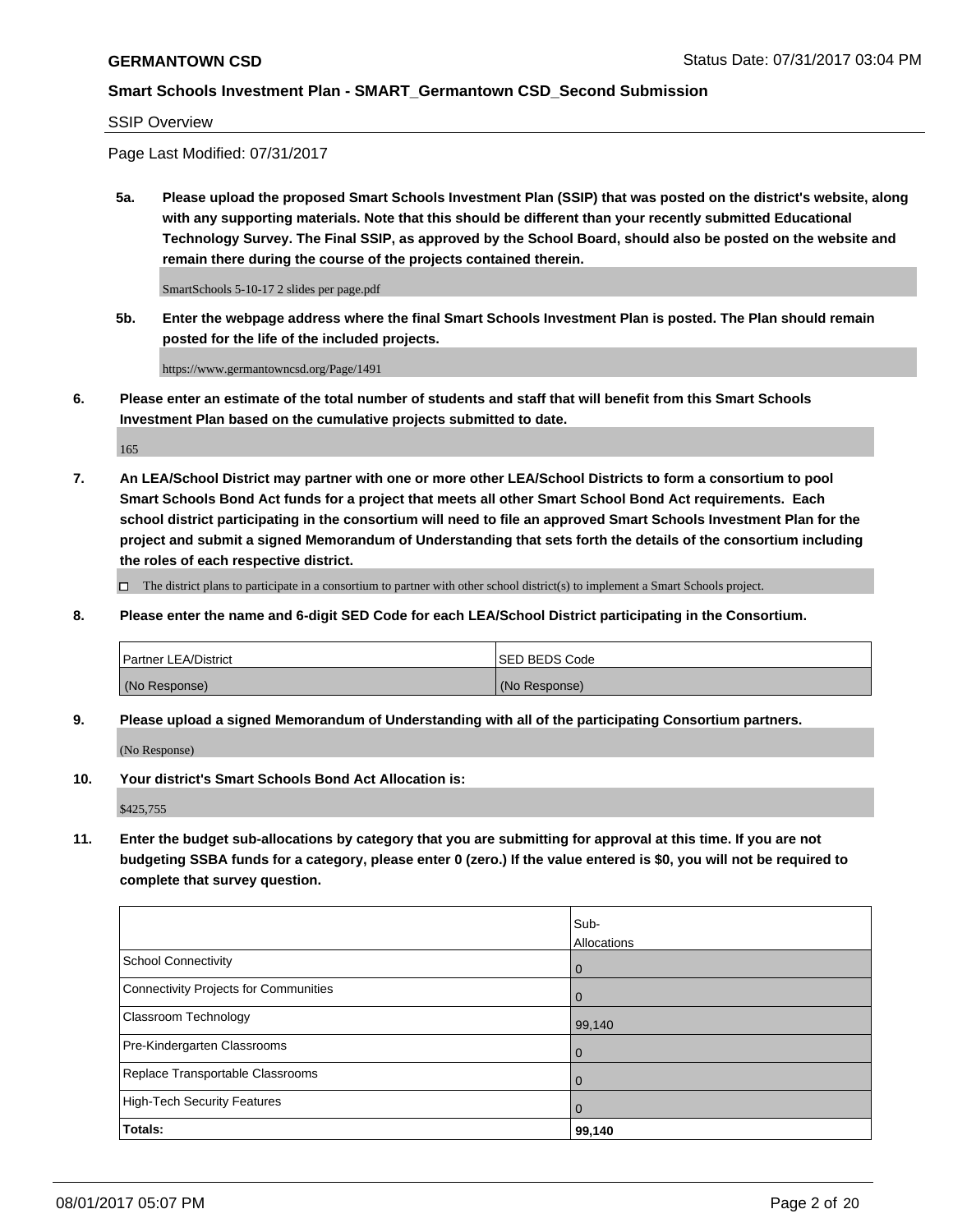### School Connectivity

Page Last Modified: 07/28/2017

### **Group 1**

- **1. In order for students and faculty to receive the maximum benefit from the technology made available under the Smart Schools Bond Act, their school buildings must possess sufficient connectivity infrastructure to ensure that devices can be used during the school day. Smart Schools Investment Plans must demonstrate that:**
	- **sufficient infrastructure that meets the Federal Communications Commission's 100 Mbps per 1,000 students standard currently exists in the buildings where new devices will be deployed, or**
	- **is a planned use of a portion of Smart Schools Bond Act funds, or**
	- **is under development through another funding source.**

**Smart Schools Bond Act funds used for technology infrastructure or classroom technology investments must increase the number of school buildings that meet or exceed the minimum speed standard of 100 Mbps per 1,000 students and staff within 12 months. This standard may be met on either a contracted 24/7 firm service or a "burstable" capability. If the standard is met under the burstable criteria, it must be:**

**1. Specifically codified in a service contract with a provider, and**

**2. Guaranteed to be available to all students and devices as needed, particularly during periods of high demand, such as computer-based testing (CBT) periods.**

**Please describe how your district already meets or is planning to meet this standard within 12 months of plan submission.**

(No Response)

- **1a. If a district believes that it will be impossible to meet this standard within 12 months, it may apply for a waiver of this requirement, as described on the Smart Schools website. The waiver must be filed and approved by SED prior to submitting this survey.**
	- By checking this box, you are certifying that the school district has an approved waiver of this requirement on file with the New York State Education Department.

### **2. Connectivity Speed Calculator (Required)**

|                         | l Number of<br><b>Students</b> | Multiply by<br>100 Kbps | Divide by 1000 Current Speed<br>to Convert to<br>Required<br>l Speed in Mb | lin Mb           | Expected<br>Speed to be<br>Attained Within Required<br>12 Months | Expected Date<br>When<br>Speed Will be<br><b>Met</b> |
|-------------------------|--------------------------------|-------------------------|----------------------------------------------------------------------------|------------------|------------------------------------------------------------------|------------------------------------------------------|
| <b>Calculated Speed</b> | (No<br>Response)               | (No Response)           | (No<br>Response)                                                           | (No<br>Response) | (No<br>Response)                                                 | l (No<br>Response)                                   |

### **3. Describe how you intend to use Smart Schools Bond Act funds for high-speed broadband and/or wireless connectivity projects in school buildings.**

(No Response)

**4. Describe the linkage between the district's District Instructional Technology Plan and the proposed projects. (There should be a link between your response to this question and your response to Question 1 in Part E. Curriculum and Instruction "What are the district's plans to use digital connectivity and technology to improve teaching and learning?)**

(No Response)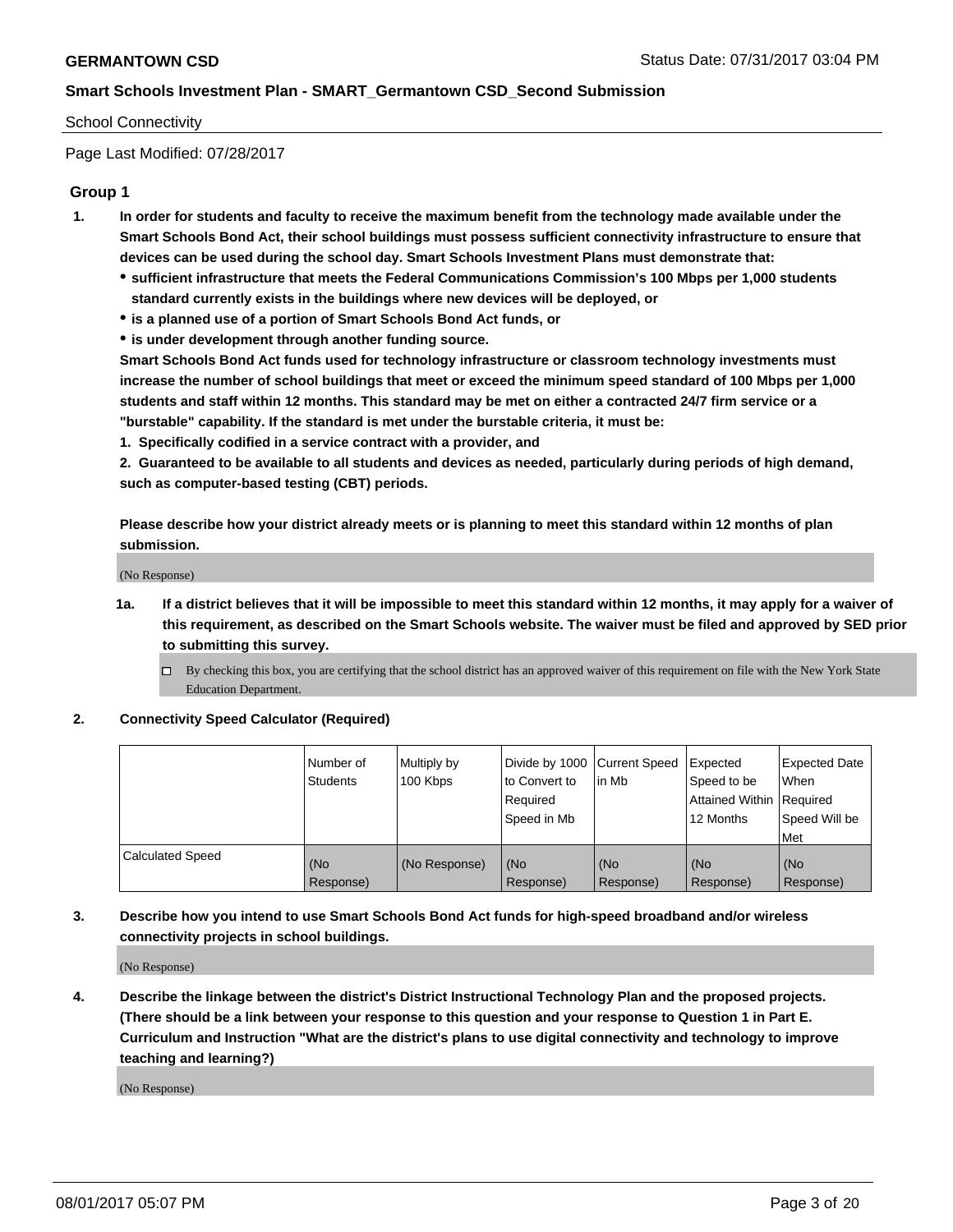### School Connectivity

Page Last Modified: 07/28/2017

**5. If the district wishes to have students and staff access the Internet from wireless devices within the school building, or in close proximity to it, it must first ensure that it has a robust Wi-Fi network in place that has sufficient bandwidth to meet user demand.**

**Please describe how you have quantified this demand and how you plan to meet this demand.**

(No Response)

**6. As indicated on Page 5 of the guidance, the Office of Facilities Planning will have to conduct a preliminary review of all capital projects, including connectivity projects.**

**Please indicate on a separate row each project number given to you by the Office of Facilities Planning.**

| Project Number |  |
|----------------|--|
|                |  |
| (No Response)  |  |

**7. Certain high-tech security and connectivity infrastructure projects may be eligible for an expedited review process as determined by the Office of Facilities Planning.**

**Was your project deemed eligible for streamlined review?**

(No Response)

**8. Include the name and license number of the architect or engineer of record.**

| Name          | License Number |
|---------------|----------------|
| (No Response) | (No Response)  |

**9. If you are submitting an allocation for School Connectivity complete this table.**

**Note that the calculated Total at the bottom of the table must equal the Total allocation for this category that you entered in the SSIP Overview overall budget.** 

|                                            | Sub-              |
|--------------------------------------------|-------------------|
|                                            | <b>Allocation</b> |
| Network/Access Costs                       | (No Response)     |
| <b>Outside Plant Costs</b>                 | (No Response)     |
| School Internal Connections and Components | (No Response)     |
| <b>Professional Services</b>               | (No Response)     |
| Testing                                    | (No Response)     |
| <b>Other Upfront Costs</b>                 | (No Response)     |
| <b>Other Costs</b>                         | (No Response)     |
| Totals:                                    | 0                 |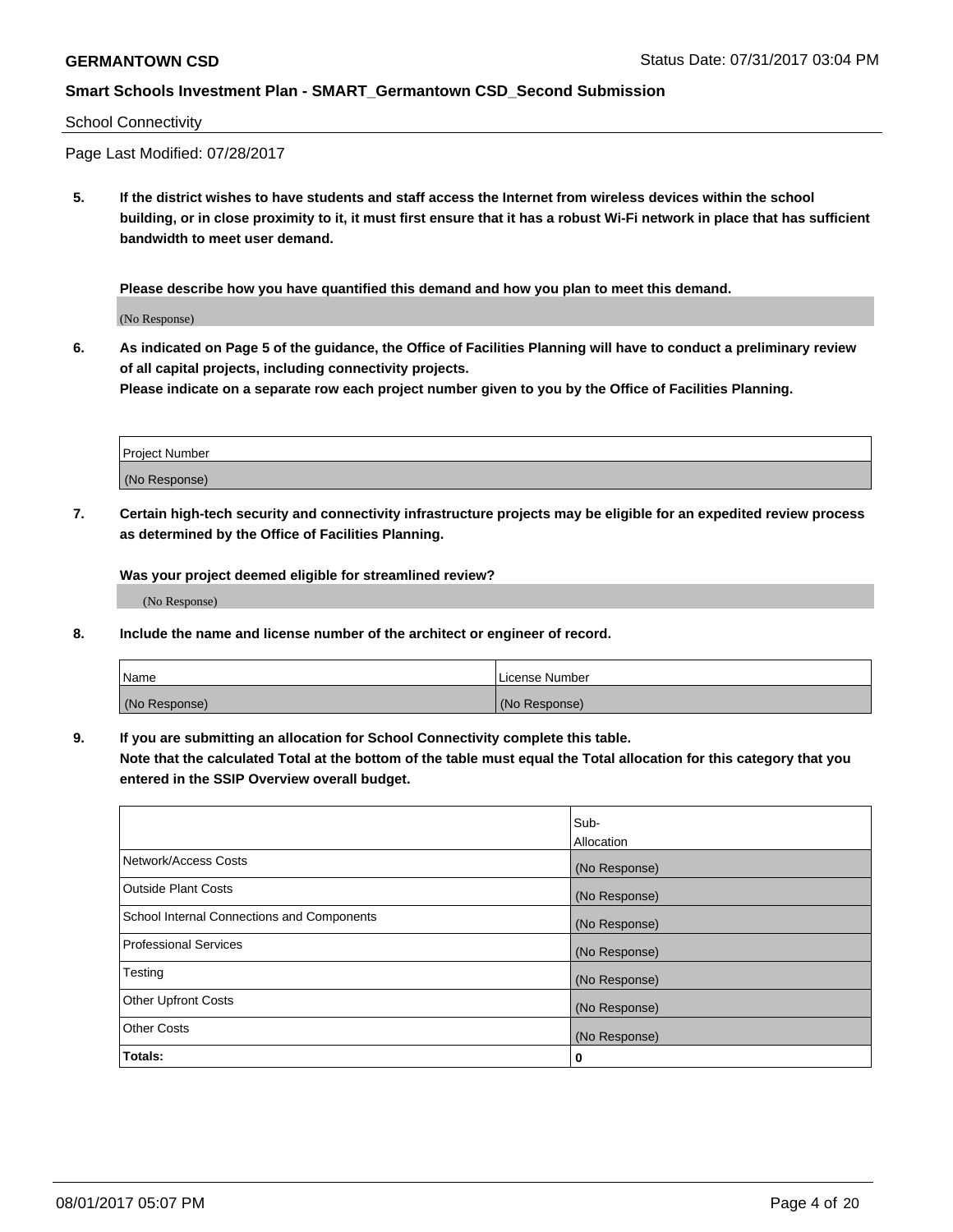### School Connectivity

Page Last Modified: 07/28/2017

**10. Please detail the type, quantity, per unit cost and total cost of the eligible items under each sub-category. This is especially important for any expenditures listed under the "Other" category. All expenditures must be eligible for tax-exempt financing to be reimbursed through the SSBA. Sufficient detail must be provided so that we can verify this is the case. If you have any questions, please contact us directly through smartschools@nysed.gov. NOTE: Wireless Access Points should be included in this category, not under Classroom Educational Technology, except those that will be loaned/purchased for nonpublic schools. Add rows under each sub-category for additional items, as needed.**

Select the allowable expenditure type. Repeat to add another item under each type. Item to be purchased  $\sqrt{$  Quantity  $\sqrt{}$  Cost per Item  $\sqrt{}$  Total Cost (No Response) (No Response) (No Response) (No Response) (No Response)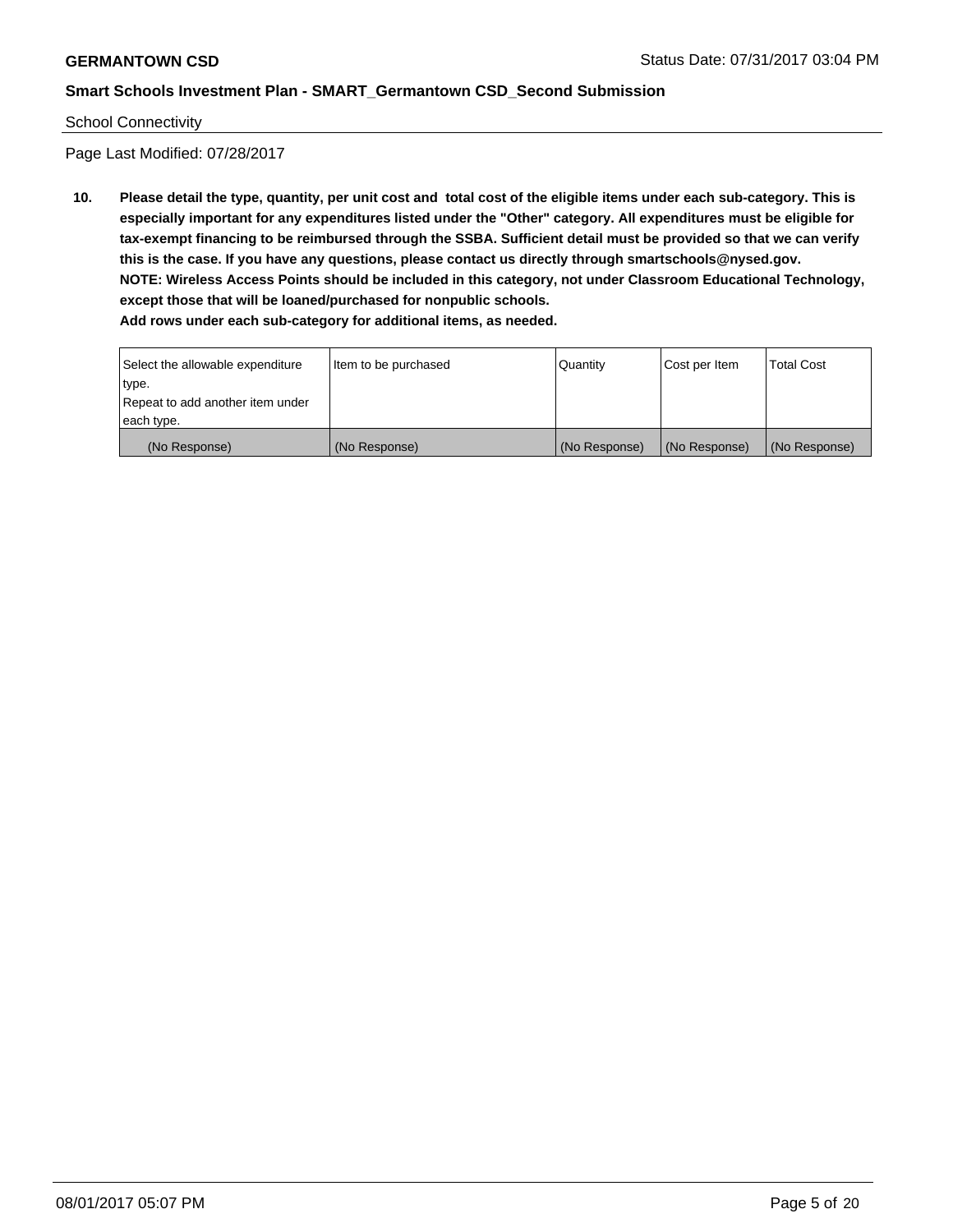Community Connectivity (Broadband and Wireless)

Page Last Modified: 07/28/2017

### **Group 1**

**1. Describe how you intend to use Smart Schools Bond Act funds for high-speed broadband and/or wireless connectivity projects in the community.**

(No Response)

**2. Please describe how the proposed project(s) will promote student achievement and increase student and/or staff access to the Internet in a manner that enhances student learning and/or instruction outside of the school day and/or school building.**

(No Response)

**3. Community connectivity projects must comply with all the necessary local building codes and regulations (building and related permits are not required prior to plan submission).**

 $\Box$  I certify that we will comply with all the necessary local building codes and regulations.

**4. Please describe the physical location of the proposed investment.**

(No Response)

**5. Please provide the initial list of partners participating in the Community Connectivity Broadband Project, along with their Federal Tax Identification (Employer Identification) number.**

| <b>Project Partners</b> | Federal ID#     |
|-------------------------|-----------------|
| (No Response)           | l (No Response) |

**6. If you are submitting an allocation for Community Connectivity, complete this table. Note that the calculated Total at the bottom of the table must equal the Total allocation for this category that you entered in the SSIP Overview overall budget.**

|                                    | Sub-Allocation |
|------------------------------------|----------------|
| Network/Access Costs               | (No Response)  |
| Outside Plant Costs                | (No Response)  |
| <b>Tower Costs</b>                 | (No Response)  |
| <b>Customer Premises Equipment</b> | (No Response)  |
| <b>Professional Services</b>       | (No Response)  |
| Testing                            | (No Response)  |
| <b>Other Upfront Costs</b>         | (No Response)  |
| <b>Other Costs</b>                 | (No Response)  |
| Totals:                            | 0              |

**7. Please detail the type, quantity, per unit cost and total cost of the eligible items under each sub-category. This is especially important for any expenditures listed under the "Other" category. All expenditures must be capital-bond eligible to be reimbursed through the SSBA. If you have any questions, please contact us directly through smartschools@nysed.gov.**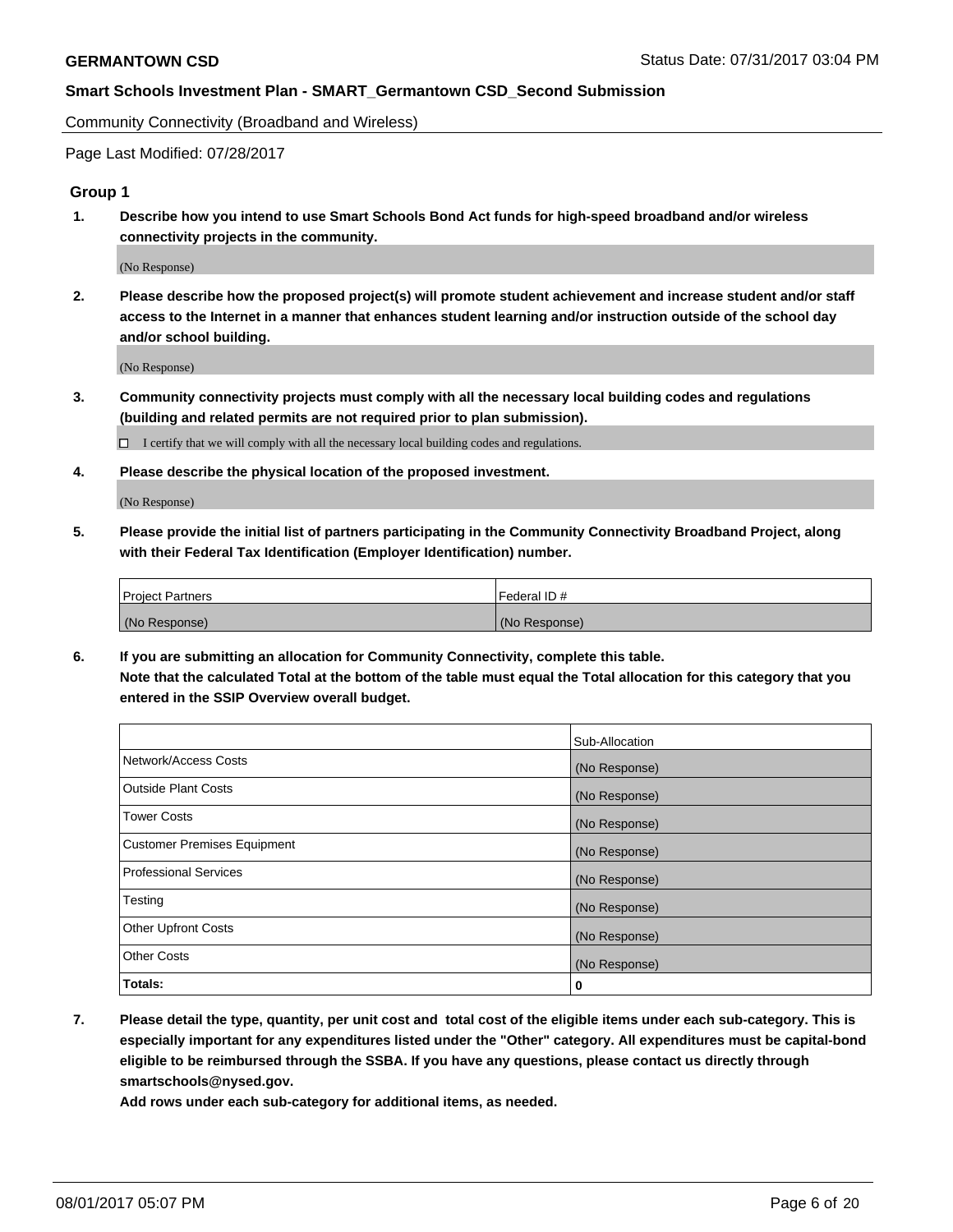Community Connectivity (Broadband and Wireless)

Page Last Modified: 07/28/2017

| Select the allowable expenditure<br>type.<br>Repeat to add another item under<br>each type. | Item to be purchased | Quantity      | Cost per Item | <b>Total Cost</b> |
|---------------------------------------------------------------------------------------------|----------------------|---------------|---------------|-------------------|
| (No Response)                                                                               | (No Response)        | (No Response) | (No Response) | (No Response)     |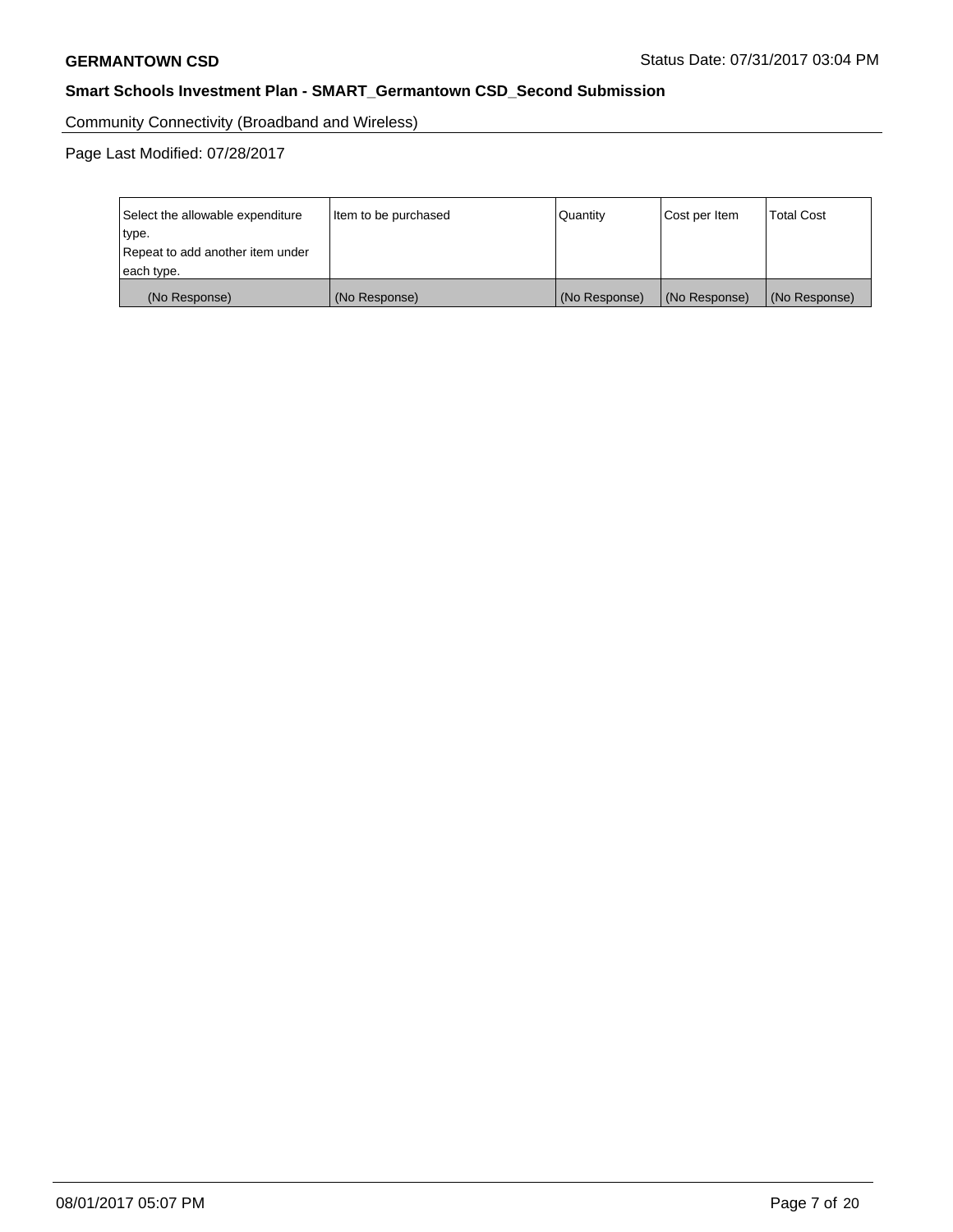### Classroom Learning Technology

Page Last Modified: 07/31/2017

### **Questions**

**1. In order for students and faculty to receive the maximum benefit from the technology made available under the Smart Schools Bond Act, their school buildings must possess sufficient connectivity infrastructure to ensure that devices can be used during the school day. Smart Schools Investment Plans must demonstrate that sufficient infrastructure that meets the Federal Communications Commission's 100 Mbps per 1,000 students standard currently exists in the buildings where new devices will be deployed, or is a planned use of a portion of Smart Schools Bond Act funds, or is under development through another funding source.**

**Smart Schools Bond Act funds used for technology infrastructure or classroom technology investments must increase the number of school buildings that meet or exceed the minimum speed standard of 100 Mbps per 1,000 students and staff within 12 months. This standard may be met on either a contracted 24/7 firm service or a "burstable" capability. If the standard is met under the burstable criteria, it must be:**

**1. Specifically codified in a service contract with a provider, and**

**2. Guaranteed to be available to all students and devices as needed, particularly during periods of high demand, such as computer-based testing (CBT) periods.**

**Please describe how your district already meets or is planning to meet this standard within 12 months of plan submission.**

The District implemented building-wide wireless Internet access during the 2014-15 school year. The District increased its broadband to 40 Mbps at that time. The quality of wireless availability was assessed at the end of the 2014-15 school year which prompted the installation of additional access points during the summer and fall of 2015.

During the 2015-16 and the 2016-17 school years, the District's Network Engineer continued to monitor help desk tickets in order to determine if any locations in the building are not meeting the wireless needs of users. At this time, all areas of the wireless network are meeting the needs of the users. During the summer of 2017, half of our access points will be upgraded in anticipation of adding additional cloud based learning initiatives as well as cloud based storage solutions. As these changes are phased in over the school year (2017-18) our service provider, GTEL, is prepared to increase our bandwidth. We estimate that the increase will take place in January 2018 and will be to 60 Mbps.

- **1a. If a district believes that it will be impossible to meet this standard within 12 months, it may apply for a waiver of this requirement, as described on the Smart Schools website. The waiver must be filed and approved by SED prior to submitting this survey.**
	- $\Box$  By checking this box, you are certifying that the school district has an approved waiver of this requirement on file with the New York State Education Department.

### **2. Connectivity Speed Calculator (Required)**

|                  | Number of<br><b>Students</b> | Multiply by<br>100 Kbps | Divide by 1000 Current Speed<br>to Convert to<br>Required<br>Speed in Mb | lin Mb | <b>Expected</b><br>Speed to be<br>Attained Within Required<br>12 Months | <b>Expected Date</b><br>When<br>l Speed Will be<br>Met |
|------------------|------------------------------|-------------------------|--------------------------------------------------------------------------|--------|-------------------------------------------------------------------------|--------------------------------------------------------|
| Calculated Speed | 540                          | 54.000                  | 54                                                                       | 40     | 60                                                                      | 01/01/2018                                             |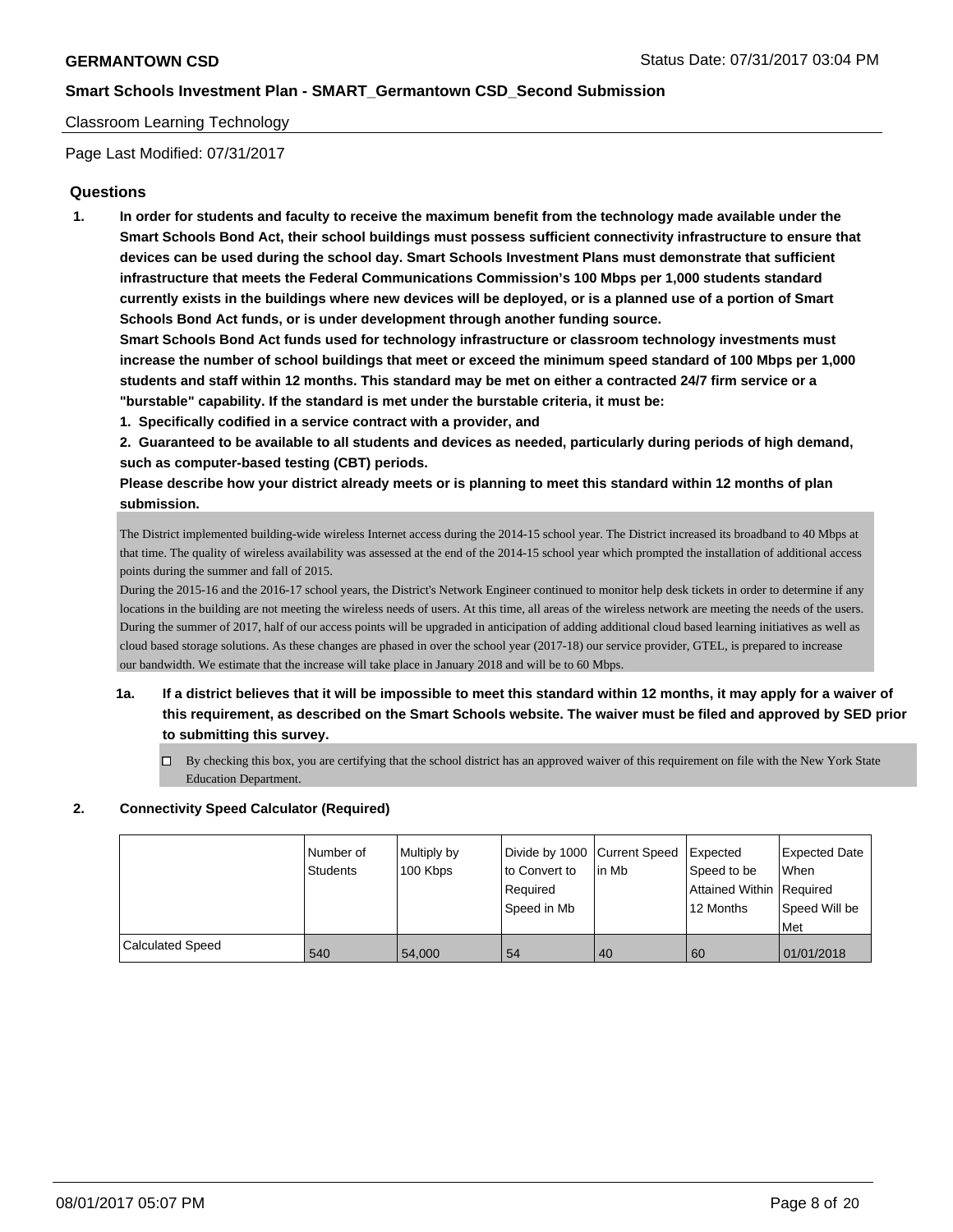### Classroom Learning Technology

Page Last Modified: 07/31/2017

**3. If the district wishes to have students and staff access the Internet from wireless devices within the school building, or in close proximity to it, it must first ensure that it has a robust Wi-Fi network in place that has sufficient bandwidth to meet user demand.**

**Please describe how you have quantified this demand and how you plan to meet this demand.**

The District implemented building-wide wireless Internet access during the 2014-15 school year. The District increased its broadband to 40 Mbps at that time. The quality of wireless availability was assessed at the end of the 2014-15 school year which prompted the installation of additional access points during the summer and fall of 2015.

During the 2015-16 and the 2016-17 school years, the District's Network Engineer continued to monitor help desk tickets in order to determine if any locations in the building are not meeting the wireless needs of users. At this time, all areas of the wireless network are meeting the needs of the users. During the summer of 2017, half of our access points will be upgraded in anticipation of adding additional cloud based learning initiatives as well as cloud based storage solutions. As these changes are phased in over the school year (2017-18) our service provider, GTEL, is prepared to increase our bandwidth. We estimate that the increase will take place in January 2018 and will be to 60 Mbps.

**4. All New York State public school districts are required to complete and submit an Instructional Technology Plan survey to the New York State Education Department in compliance with Section 753 of the Education Law and per Part 100.12 of the Commissioner's Regulations.**

**Districts that include educational technology purchases as part of their Smart Schools Investment Plan must have a submitted and approved Instructional Technology Plan survey on file with the New York State Education Department.**

- By checking this box, you are certifying that the school district has an approved Instructional Technology Plan survey on file with the New York State Education Department.
- **5. Describe the devices you intend to purchase and their compatibility with existing or planned platforms or systems. Specifically address the adequacy of each facility's electrical, HVAC and other infrastructure necessary to install and support the operation of the planned technology.**

150 9.7" iPads for Grades 9, 10, 11 students and their teachers

The existing student 1:1 devices are at the end of their life. In our Instructional Technology plan the district will replace aged out student laptops with tablets. The iPad is inherently more sturdy and durable because it is solid state. By purchasing these devices we can address the numerous issues we had with the laptops which were fragile. The iPads will have the processing capability to accommodate the software being used for curriculum and instruction at GCS. Learning will be seamless because these devices and the associated software will run more efficiently. We anticipate the life of these devices will extend beyond the life of the laptops. In addition the apps available for these devices are tailored for an educational environment. The infrastructure for these devices is already in place and we expect the footprint to be even smaller than that of the previously used laptops.

#### 26 Mac Minis and projector

This equipment will be placed in a lab. All high-end technology courses will be scheduled in the lab. These courses include but are not limited to, computer applications, advanced computer applications (coding), and digital photography. During periods when the lab is not scheduled, it will be used on a sign-up basis for class projects and professional development.

#### 15 iPad Pros and 6 Pressure Pencils

Teachers will receive a an iPad Pro. This device has a faster processor and can have a keyboard attached magnetically. When surveyed, our teachers explicitly stated that they need a full keyboard to perform for the iPad to be a useful tool. The six pressure pencils will be used by students enrolled in our advanced digital art classes.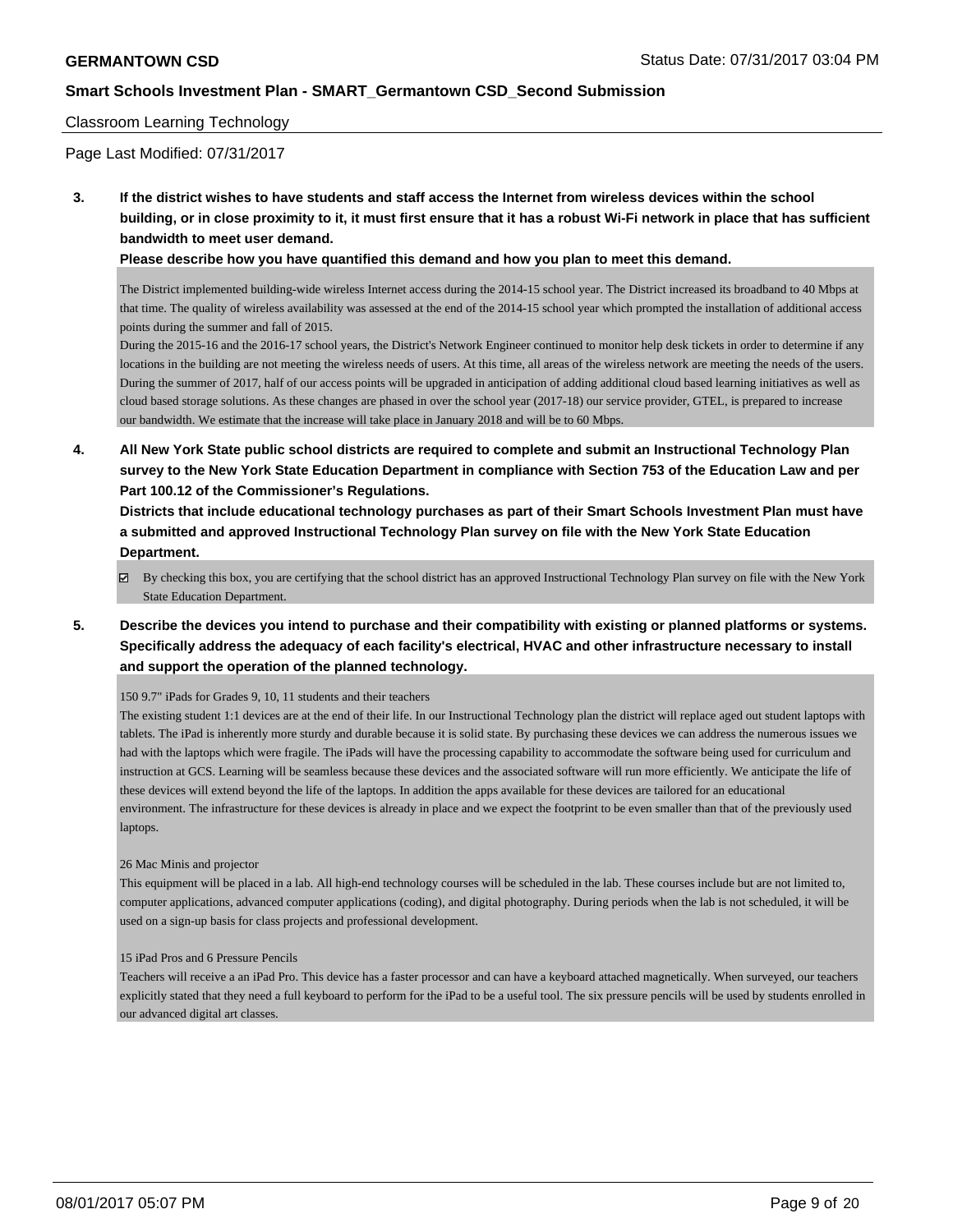### Classroom Learning Technology

Page Last Modified: 07/31/2017

- **6. Describe how the proposed technology purchases will:**
	- **> enhance differentiated instruction;**
	- **> expand student learning inside and outside the classroom;**
	- **> benefit students with disabilities and English language learners; and**
	- **> contribute to the reduction of other learning gaps that have been identified within the district.**

**The expectation is that districts will place a priority on addressing the needs of students who struggle to succeed in a rigorous curriculum. Responses in this section should specifically address this concern and align with the district's Instructional Technology Plan (in particular Question 2 of E. Curriculum and Instruction: "Does the district's instructional technology plan address the needs of students with disabilities to ensure equitable access to instruction, materials and assessments?" and Question 3 of the same section: "Does the district's instructional technology plan address the provision of assistive technology specifically for students with disabilities to ensure access to and participation in the general curriculum?"**

Students will be allowed (with parent permission) to take their devices home with them which extends learning outside of the classroom and has potential to reduce learning gaps. Students are more likely to engage with interactive educational content in and outside of school. English language learners will be able to benefit from a wealth of software (translator, text-to-speech, voice dictation and English language instruction). Students with reading level gaps can access specialized reading remediation software resources. Assessments and lessons can be computer adaptive, and use psychometrics to adjust to each student's instructional level. Facetime will be used for homebound or absent students and distance learning. Our students with disabilities (SWDs) use technology to make instruction and learning more accessible to them. SWDs use a variety of devices such as: iPad, laptop, specialized peripherals and specialized software. Some of the benefits for SWD's are:

- Students use their devices to engage in online courseware in an environment less distracting than a traditional classroom
- Textbooks are online, reducing the need to carry or store heavy textbooks in home and at school
- SWDs devices include assistive technology such as scanning wands to digitize hard-copy text, laptop with keyboard overlay, touch screen, and assistive tech to digitize and project microscope slides
- Timers are used to assist students with pacing
- Reading guides are used to assist students with vision tracking (words are highlighted in text)
- Speech recognition and prediction software assist our students whose physical disability prohibits them from using traditional keyboards, or writing utensils (pen, pencil, etc.) for the purpose of composition
- Other software used by SWDs: audible books, speech to type, text to speech (for communication with peers, teachers and support staff)

# **7. Where appropriate, describe how the proposed technology purchases will enhance ongoing communication with parents and other stakeholders and help the district facilitate technology-based regional partnerships, including distance learning and other efforts.**

Parents and students have access to teachers' grade books and actively track their achievement. FaceTime will be used for homebound or absent students and distance learning with regional partners. Communications with school staff will be enhanced. Students can use the devices to add to their student portfolio and showcase their work throughout school and even into higher education. The ease of making these products available to stakeholders can potentially improve community perception of the school.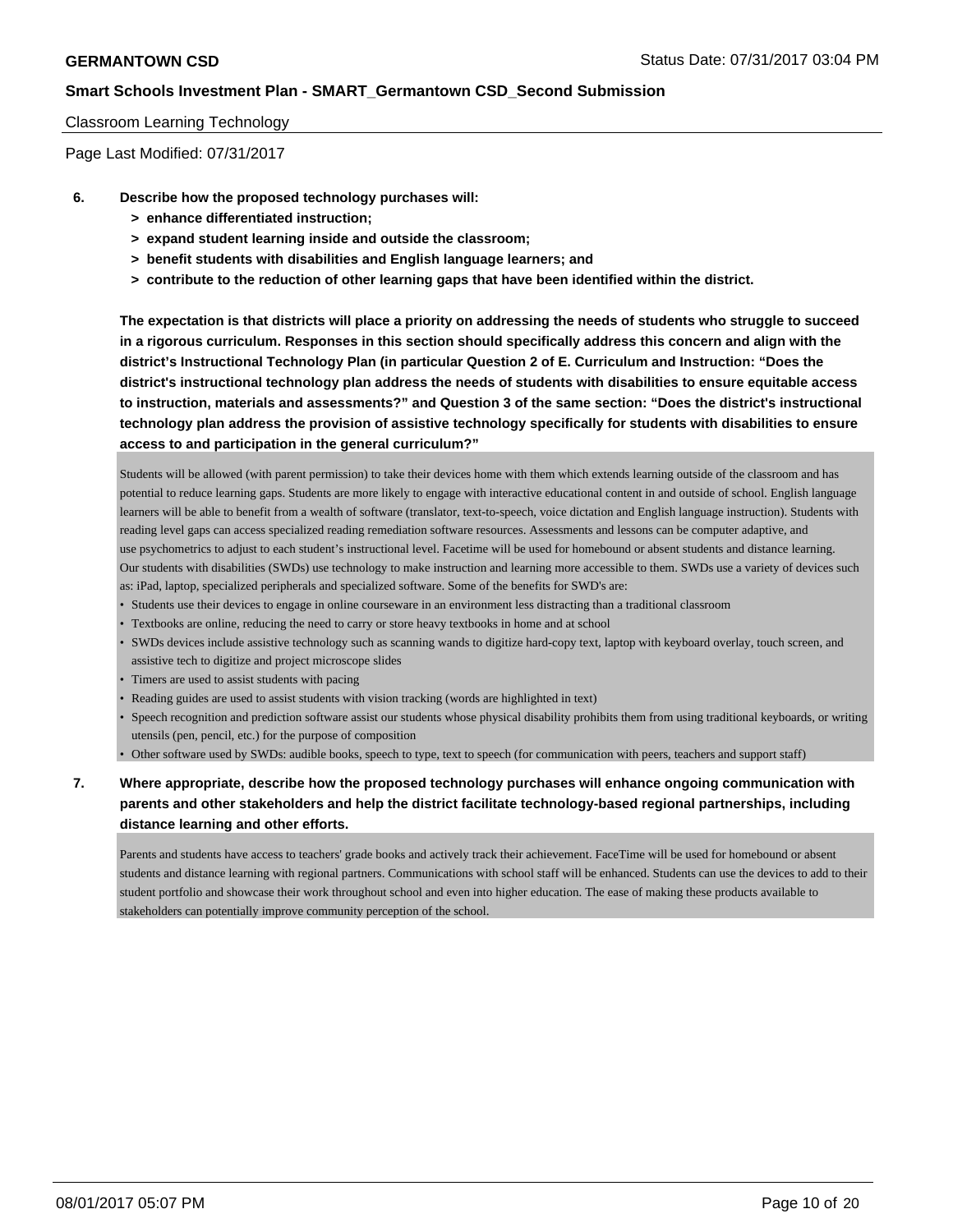### Classroom Learning Technology

Page Last Modified: 07/31/2017

**8. Describe the district's plan to provide professional development to ensure that administrators, teachers and staff can employ the technology purchased to enhance instruction successfully.**

**Note: This response should be aligned and expanded upon in accordance with your district's response to Question 1 of F. Professional Development of your Instructional Technology Plan: "Please provide a summary of professional development offered to teachers and staff, for the time period covered by this plan, to support technology to enhance teaching and learning. Please include topics, audience and method of delivery within your summary."**

The district has budgeted for professional development which includes ongoing, embedded coaching for core subject teachers who teach courses that have new NYS Standards: Social Studies and Science. This training will include the use of enhanced technology to shift instruction to discovery learning, flipped classrooms, and project based learning.

BOCES Model Schools provides a portion of the remaining planned instructional technology training. (The Model Schools CoSer entitles the district discounted prices to staff development through the local BOCES.) The goal of the Model Schools CoSer is to provide educators with the information and resources they need to improve student learning through the use of technology. Whether it is through planning, training, coaching, or modeling, Model Schools helps bring the 21st century skills into the classroom and into our student's futures. There are two types of training:

- **ON-SITE TRAINING** Customized planning sessions, trainings, and/or coaching/modeling sessions to successfully integrate and use technology in lessons. The district is requesting that Questar III BOCES develop a proposal for on-site training to be implemented in the 2017-18 school year using the data collected from teachers on our annual technology survey (administered in June 2017), as well as our focus goals for increased student achievement. In addition, the district used Model Schools trainers to introduce the Windows 10, Office 365 platform, and Microsoft OneDrive, which will continue throughout 2017-18.
- **• WORKSHOPS** In addition to on-site training in the classroom, Model Schools offers workshops designed for teachers. Examples are: Free Formative Assessment Tools, How to Flip Your Classroom, Ozobots, YouTubing, Apple Classroom Workshop, English Writing Apps, Microsoft OneNote / Class Notebook, and Student Centered Activities as Measurable Outcomes.

Our district has established a professional learning community where teachers collaborate with their colleagues and students who are instructional technology experts. Two examples, including one for the TI calculators, are listed below:

- An elementary teacher was sent to various iPad trainings over the last two years and has time in her schedule to work with other teachers on a signup basis.
- Over the summer of 2016, our math teacher, Jeanne Oliveira became a certified TI instructor. She will provide all calculator training here at our school and possible at neighboring school districts.
- Another math teacher is a certified Mimioboard instructor (since 2013). He provides formal and informal training for our teachers for interactive whiteboard use in our classrooms. High school students in his advanced computer applications class also work with teachers in the district to develop interactive lessons
- **9. Districts must contact the SUNY/CUNY teacher preparation program that supplies the largest number of the district's new teachers to request advice on innovative uses and best practices at the intersection of pedagogy and educational technology.**
	- $\boxtimes$  By checking this box, you certify that you have contacted the SUNY/CUNY teacher preparation program that supplies the largest number of your new teachers to request advice on these issues.

#### **9a. Please enter the name of the SUNY or CUNY Institution that you contacted.**

State University of New York at New Paltz

#### **9b. Enter the primary Institution phone number.**

845-257-2887

**9c. Enter the name of the contact person with whom you consulted and/or will be collaborating with on innovative uses of technology and best practices.**

Kiersten Greene, Asst. Professor of Literacy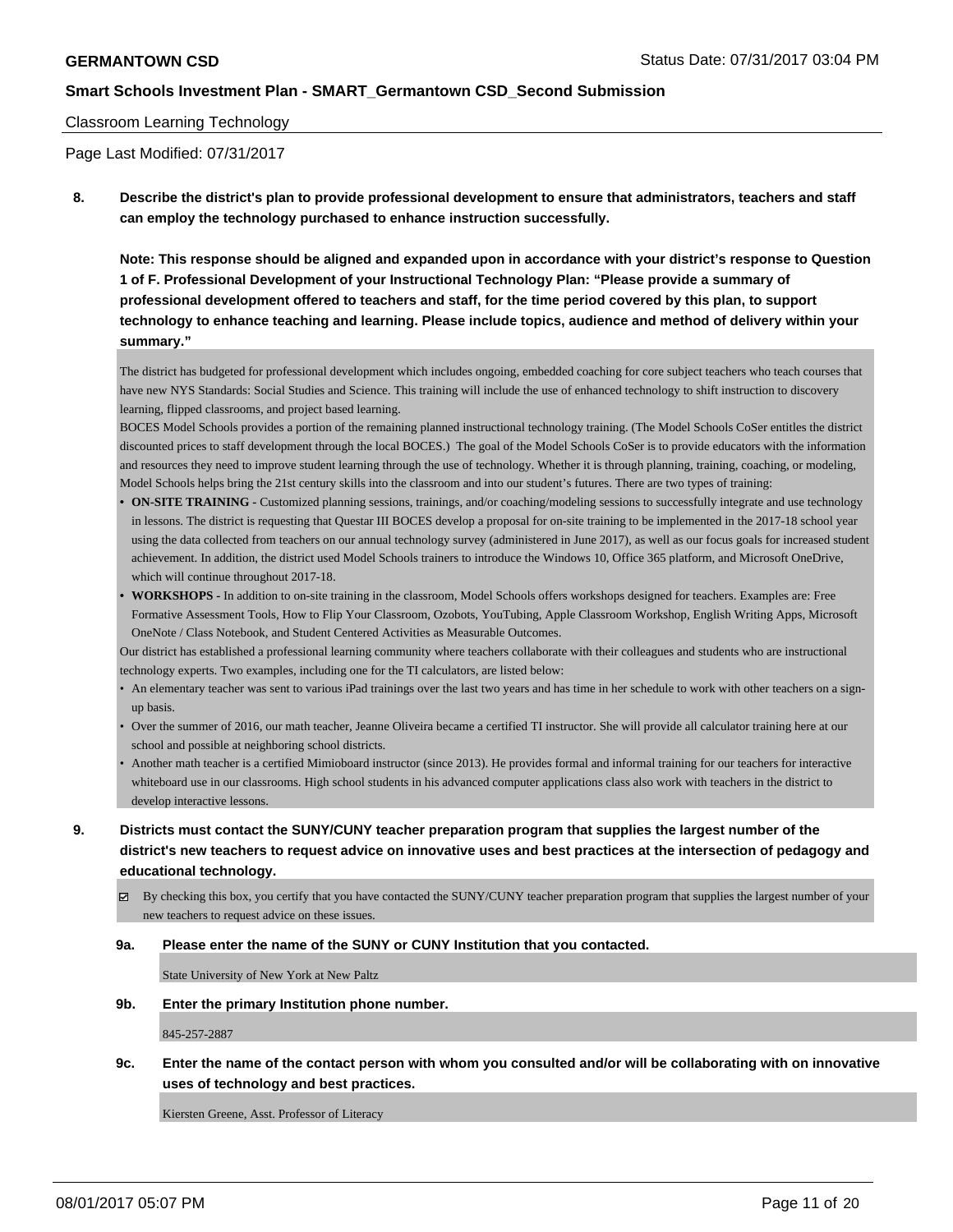### Classroom Learning Technology

Page Last Modified: 07/31/2017

**10. A district whose Smart Schools Investment Plan proposes the purchase of technology devices and other hardware must account for nonpublic schools in the district.**

**Are there nonpublic schools within your school district?**

Yes

 $\boxtimes$  No

### **11. Nonpublic Classroom Technology Loan Calculator**

**The Smart Schools Bond Act provides that any Classroom Learning Technology purchases made using Smart Schools funds shall be lent, upon request, to nonpublic schools in the district. However, no school district shall be required to loan technology in amounts greater than the total obtained and spent on technology pursuant to the Smart Schools Bond Act and the value of such loan may not exceed the total of \$250 multiplied by the nonpublic school enrollment in the base year at the time of enactment. See:**

**http://www.p12.nysed.gov/mgtserv/smart\_schools/docs/Smart\_Schools\_Bond\_Act\_Guidance\_04.27.15\_Final.pdf.**

|                                       | 1. Classroom<br>Technology<br>Sub-allocation | 2. Public<br>l Enrollment<br>(2014-15) | l 3. Nonpublic<br>l Enrollment<br>$(2014 - 15)$ | l 4. Sum of<br>Public and<br>l Nonpublic<br>Enrollment                                        | 15. Total Per<br>Pupil Sub-<br>lallocation | l 6. Total<br>Nonpublic Loan<br>Amount |
|---------------------------------------|----------------------------------------------|----------------------------------------|-------------------------------------------------|-----------------------------------------------------------------------------------------------|--------------------------------------------|----------------------------------------|
| Calculated Nonpublic Loan<br>l Amount |                                              |                                        |                                                 | (No Response)   (No Response)   (No Response)   (No Response)   (No Response)   (No Response) |                                            |                                        |

**12. To ensure the sustainability of technology purchases made with Smart Schools funds, districts must demonstrate a long-term plan to maintain and replace technology purchases supported by Smart Schools Bond Act funds. This sustainability plan shall demonstrate a district's capacity to support recurring costs of use that are ineligible for Smart Schools Bond Act funding such as device maintenance, technical support, Internet and wireless fees, maintenance of hotspots, staff professional development, building maintenance and the replacement of incidental items. Further, such a sustainability plan shall include a long-term plan for the replacement of purchased devices and equipment at the end of their useful life with other funding sources.**

 $\boxtimes$  By checking this box, you certify that the district has a sustainability plan as described above.

**13. Districts must ensure that devices purchased with Smart Schools Bond funds will be distributed, prepared for use, maintained and supported appropriately. Districts must maintain detailed device inventories in accordance with generally accepted accounting principles.**

By checking this box, you certify that the district has a distribution and inventory management plan and system in place.

**14. If you are submitting an allocation for Classroom Learning Technology complete this table. Note that the calculated Total at the bottom of the table must equal the Total allocation for this category that you entered in the SSIP Overview overall budget.**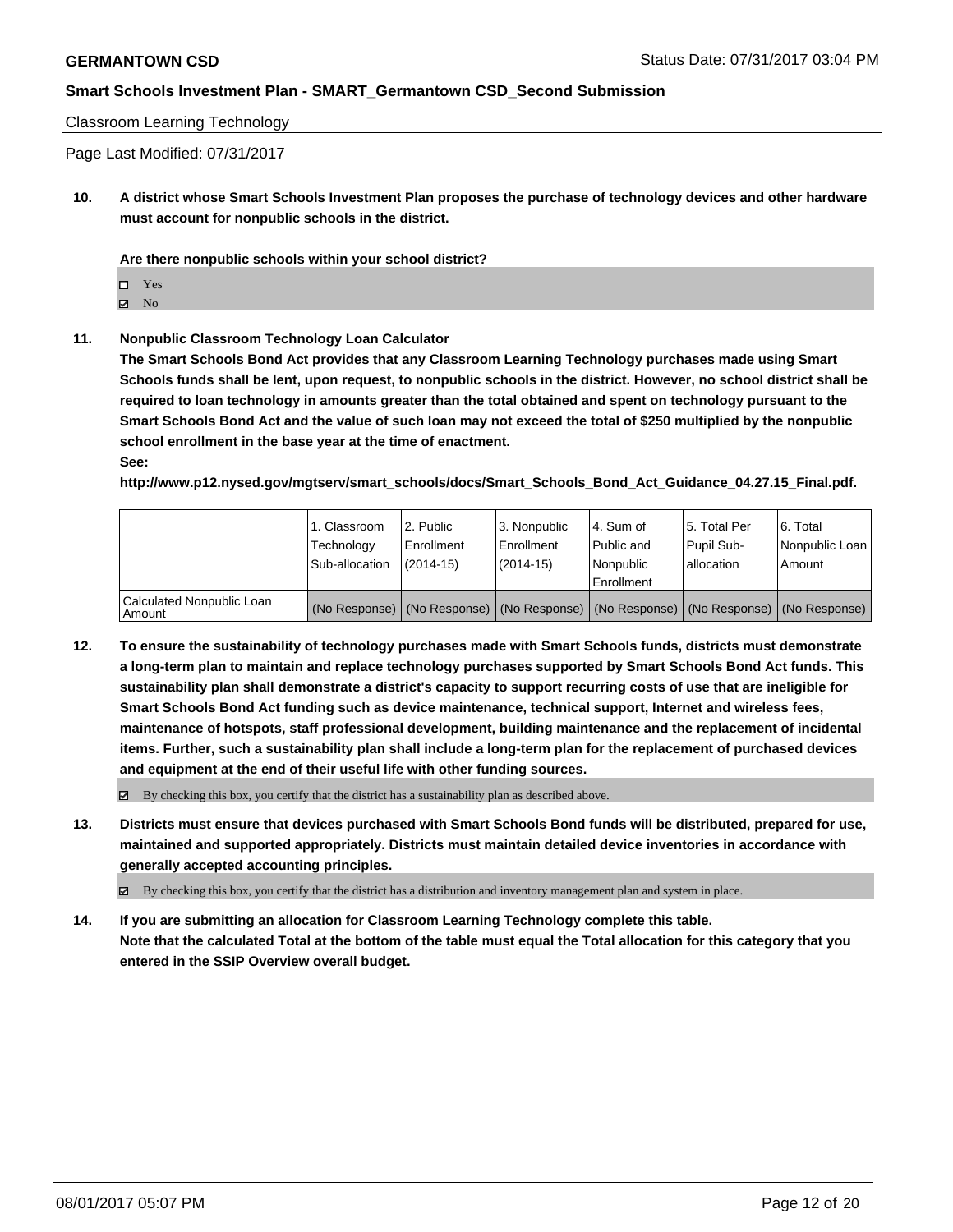### Classroom Learning Technology

Page Last Modified: 07/31/2017

|                         | Sub-Allocation |
|-------------------------|----------------|
| Interactive Whiteboards | 924            |
| Computer Servers        | (No Response)  |
| Desktop Computers       | 17,654         |
| Laptop Computers        | (No Response)  |
| <b>Tablet Computers</b> | 57,285         |
| <b>Other Costs</b>      | 23,277         |
| Totals:                 | 99,140         |

**15. Please detail the type, quantity, per unit cost and total cost of the eligible items under each sub-category. This is especially important for any expenditures listed under the "Other" category. All expenditures must be capital-bond eligible to be reimbursed through the SSBA. If you have any questions, please contact us directly through smartschools@nysed.gov.**

**Please specify in the "Item to be Purchased" field which specific expenditures and items are planned to meet the district's nonpublic loan requirement, if applicable.**

**NOTE: Wireless Access Points that will be loaned/purchased for nonpublic schools should ONLY be included in this category, not under School Connectivity, where public school districts would list them.**

| Select the allowable expenditure<br>type.<br>Repeat to add another item under<br>each type. | Item to be Purchased                                                  | Quantity    | Cost per Item | <b>Total Cost</b> |
|---------------------------------------------------------------------------------------------|-----------------------------------------------------------------------|-------------|---------------|-------------------|
| <b>Desktop Computers</b>                                                                    | Mac Minis (including keyboard, mouse, 26<br>monitor)                  |             | 679           | 17,654            |
| <b>Tablet Computers</b>                                                                     | 10 Pack iPad 32 GB                                                    | 15          | 2,940         | 44,100            |
| <b>Tablet Computers</b>                                                                     | 12.9 iPad Pros (for teachers)                                         | 15          | 879           | 13,185            |
| <b>Other Costs</b>                                                                          | Apple Pressure pencils (for art<br>courses)                           | 6           | 99            | 594               |
| <b>Other Costs</b>                                                                          | (Apple) Logitech rugged case for<br>students                          | 150         | 100           | 15,000            |
| Interactive Whiteboards                                                                     | (CDW-G) Epson PowerLite Projector +<br>mount (already have mimio bar) | $\mathbf 1$ | 924           | 924               |
| <b>Other Costs</b>                                                                          | (CDW-G) HP keyboard & mouse                                           | 26          | 25            | 650               |
| <b>Other Costs</b>                                                                          | (CDW-G) HP monitor (for Mac Minis)                                    | 26          | 143           | 3,718             |
| <b>Other Costs</b>                                                                          | (CDW-G) Logitech keyboard/case                                        | 15          | 191           | 2,865             |
| <b>Other Costs</b>                                                                          | (CDW-G) Targus screen protectors                                      | 15          | 30            | 450               |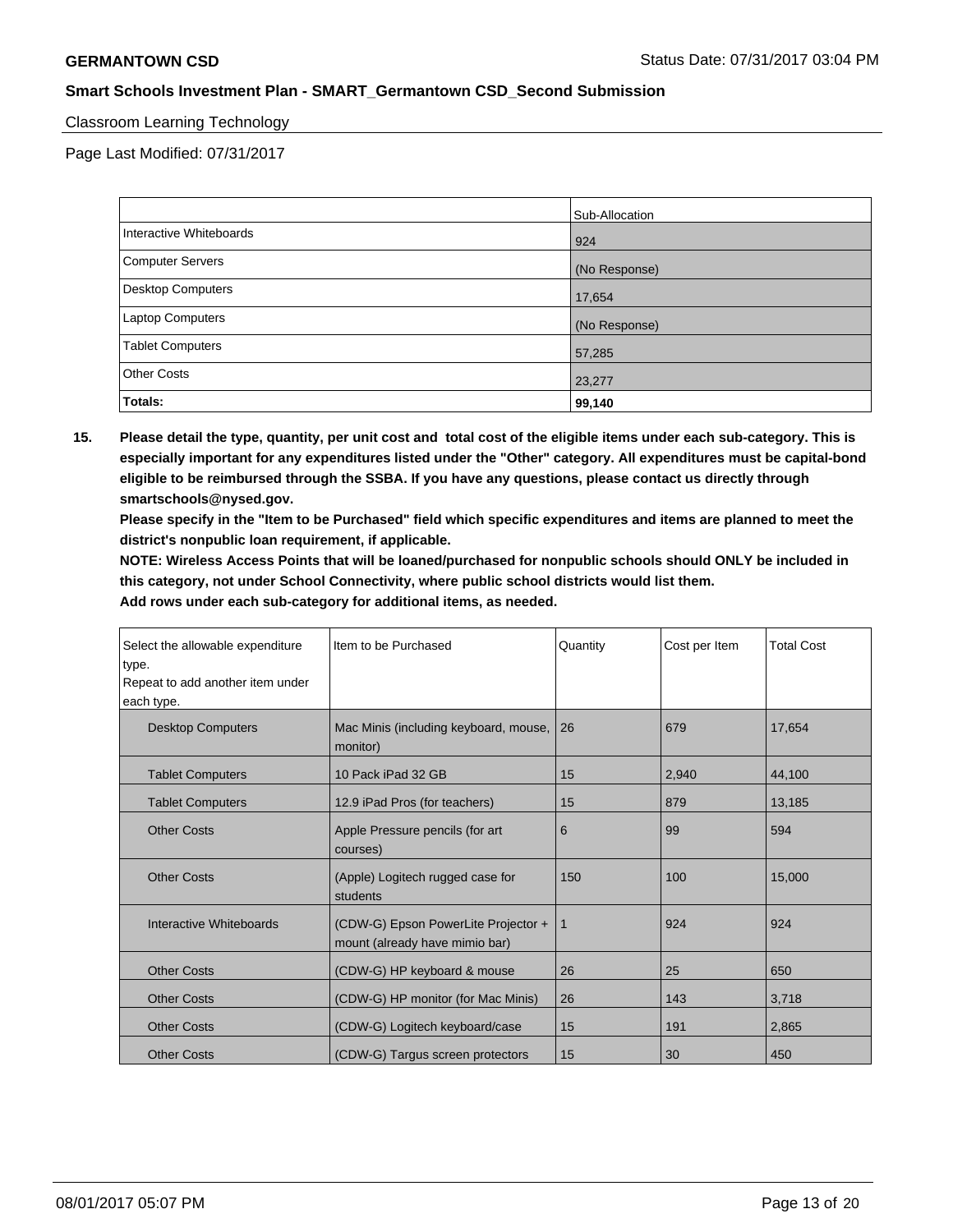### Pre-Kindergarten Classrooms

Page Last Modified: 07/31/2017

### **Group 1**

**1. Provide information regarding how and where the district is currently serving pre-kindergarten students and justify the need for additional space with enrollment projections over 3 years.**

(No Response)

- **2. Describe the district's plan to construct, enhance or modernize education facilities to accommodate prekindergarten programs. Such plans must include:**
	- **Specific descriptions of what the district intends to do to each space;**
	- **An affirmation that pre-kindergarten classrooms will contain a minimum of 900 square feet per classroom;**
	- **The number of classrooms involved;**
	- **The approximate construction costs per classroom; and**
	- **Confirmation that the space is district-owned or has a long-term lease that exceeds the probable useful life of the improvements.**

(No Response)

**3. Smart Schools Bond Act funds may only be used for capital construction costs. Describe the type and amount of additional funds that will be required to support ineligible ongoing costs (e.g. instruction, supplies) associated with any additional pre-kindergarten classrooms that the district plans to add.**

(No Response)

**4. All plans and specifications for the erection, repair, enlargement or remodeling of school buildings in any public school district in the State must be reviewed and approved by the Commissioner. Districts that plan capital projects using their Smart Schools Bond Act funds will undergo a Preliminary Review Process by the Office of Facilities Planning.**

**Please indicate on a separate row each project number given to you by the Office of Facilities Planning.**

| Project Number |  |
|----------------|--|
| (No Response)  |  |

**5. If you have made an allocation for Pre-Kindergarten Classrooms, complete this table. Note that the calculated Total at the bottom of the table must equal the Total allocation for this category that you entered in the SSIP Overview overall budget.**

| Totals:                                  | 0              |
|------------------------------------------|----------------|
| Other Costs                              | (No Response)  |
| Enhance/Modernize Educational Facilities | (No Response)  |
| Construct Pre-K Classrooms               | (No Response)  |
|                                          | Sub-Allocation |

**6. Please detail the type, quantity, per unit cost and total cost of the eligible items under each sub-category. This is especially important for any expenditures listed under the "Other" category. All expenditures must be capital-bond eligible to be reimbursed through the SSBA. If you have any questions, please contact us directly through smartschools@nysed.gov.**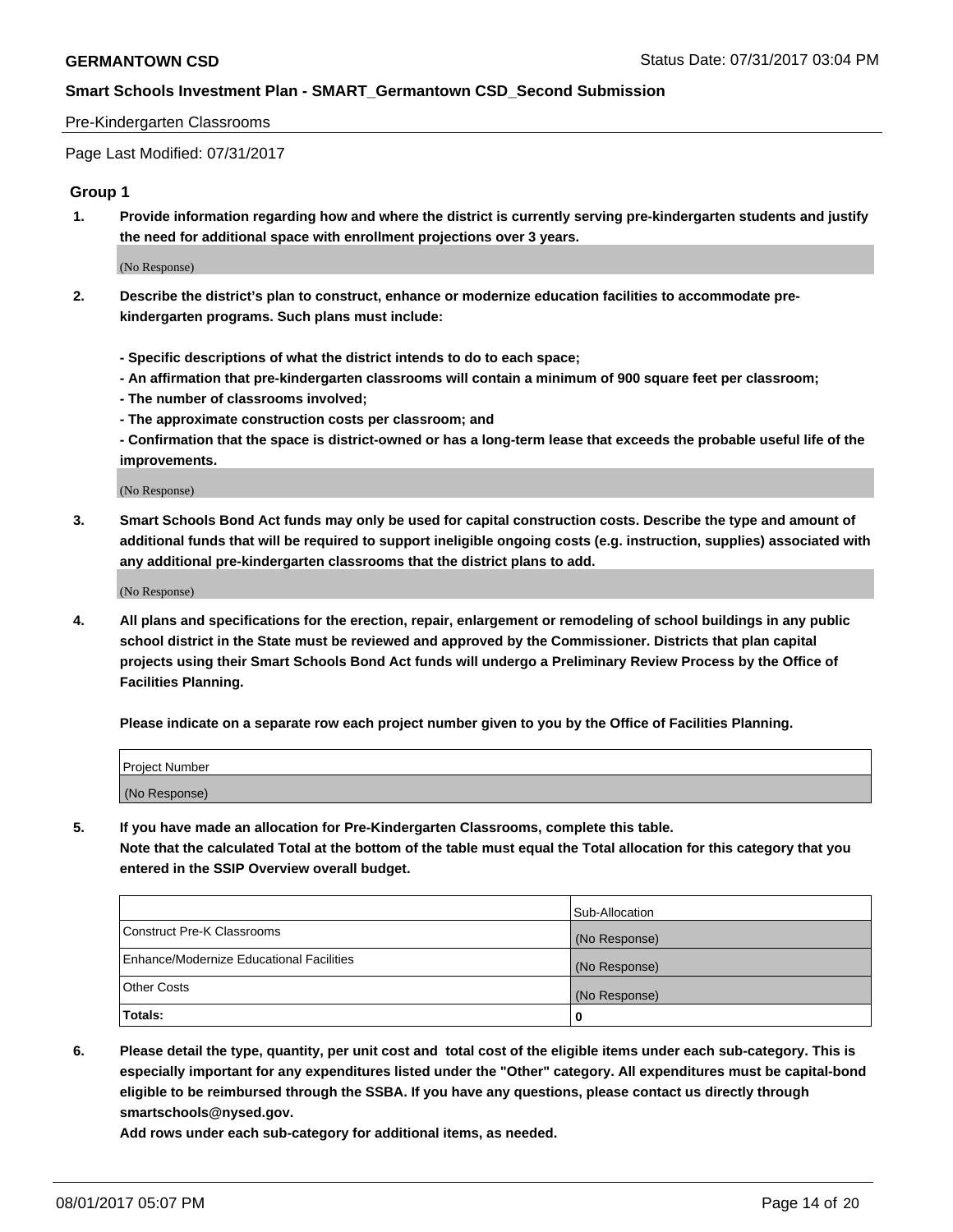# Pre-Kindergarten Classrooms

Page Last Modified: 07/31/2017

| Select the allowable expenditure | Item to be purchased | Quantity      | Cost per Item | <b>Total Cost</b> |
|----------------------------------|----------------------|---------------|---------------|-------------------|
| type.                            |                      |               |               |                   |
| Repeat to add another item under |                      |               |               |                   |
| each type.                       |                      |               |               |                   |
| (No Response)                    | (No Response)        | (No Response) | (No Response) | (No Response)     |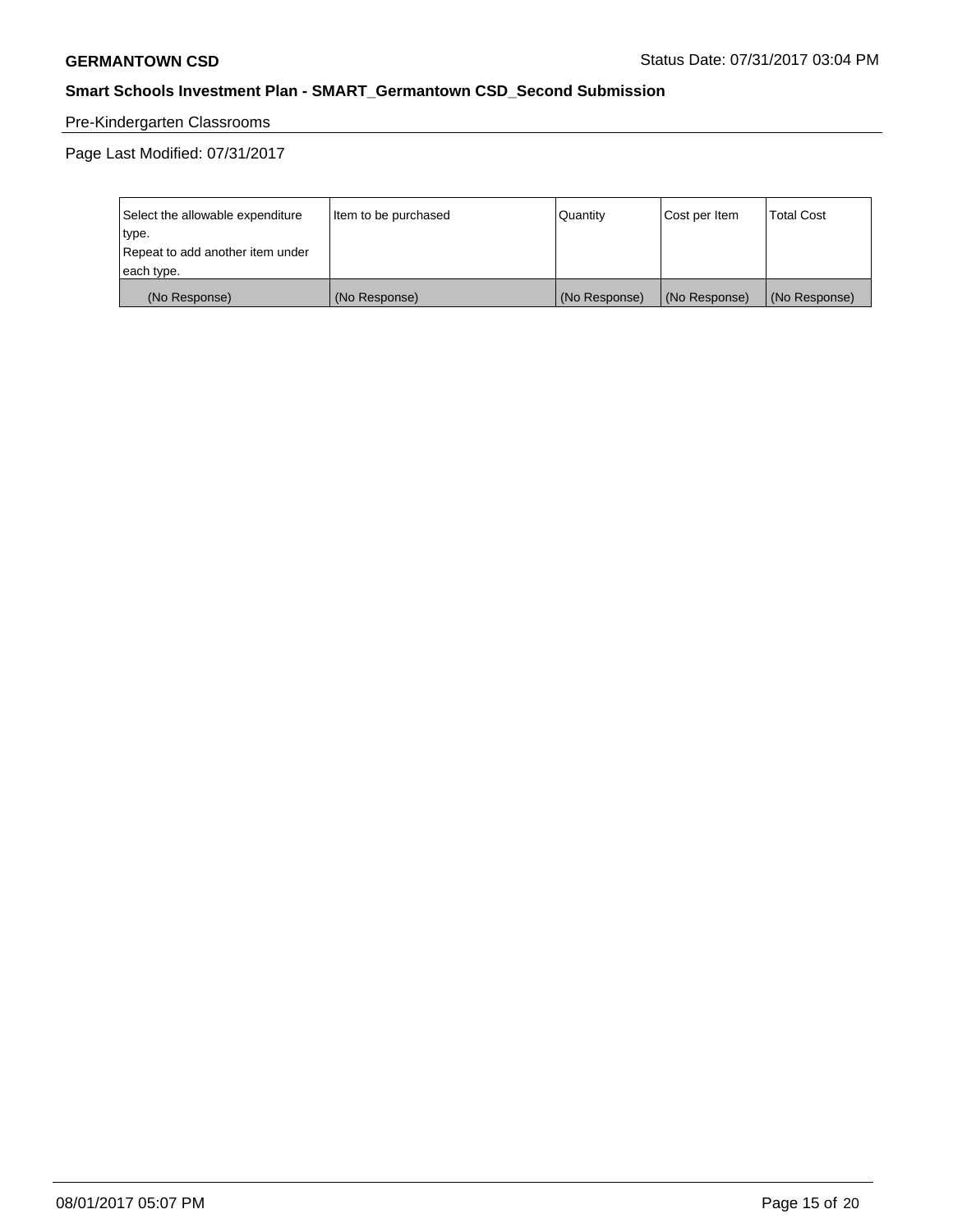Replace Transportable Classrooms

Page Last Modified: 07/28/2017

### **Group 1**

**1. Describe the district's plan to construct, enhance or modernize education facilities to provide high-quality instructional space by replacing transportable classrooms.**

(No Response)

**2. All plans and specifications for the erection, repair, enlargement or remodeling of school buildings in any public school district in the State must be reviewed and approved by the Commissioner. Districts that plan capital projects using their Smart Schools Bond Act funds will undergo a Preliminary Review Process by the Office of Facilities Planning.**

**Please indicate on a separate row each project number given to you by the Office of Facilities Planning.**

| Project Number |  |
|----------------|--|
| (No Response)  |  |

**3. For large projects that seek to blend Smart Schools Bond Act dollars with other funds, please note that Smart Schools Bond Act funds can be allocated on a pro rata basis depending on the number of new classrooms built that directly replace transportable classroom units.**

**If a district seeks to blend Smart Schools Bond Act dollars with other funds describe below what other funds are being used and what portion of the money will be Smart Schools Bond Act funds.**

(No Response)

**4. If you have made an allocation for Replace Transportable Classrooms, complete this table. Note that the calculated Total at the bottom of the table must equal the Total allocation for this category that you entered in the SSIP Overview overall budget.**

|                                                | Sub-Allocation |
|------------------------------------------------|----------------|
| Construct New Instructional Space              | (No Response)  |
| Enhance/Modernize Existing Instructional Space | (No Response)  |
| Other Costs                                    | (No Response)  |
| Totals:                                        | $\Omega$       |

**5. Please detail the type, quantity, per unit cost and total cost of the eligible items under each sub-category. This is especially important for any expenditures listed under the "Other" category. All expenditures must be capital-bond eligible to be reimbursed through the SSBA. If you have any questions, please contact us directly through smartschools@nysed.gov.**

| Select the allowable expenditure | Item to be purchased | Quantity      | Cost per Item | <b>Total Cost</b> |
|----------------------------------|----------------------|---------------|---------------|-------------------|
| type.                            |                      |               |               |                   |
| Repeat to add another item under |                      |               |               |                   |
| each type.                       |                      |               |               |                   |
| (No Response)                    | (No Response)        | (No Response) | (No Response) | (No Response)     |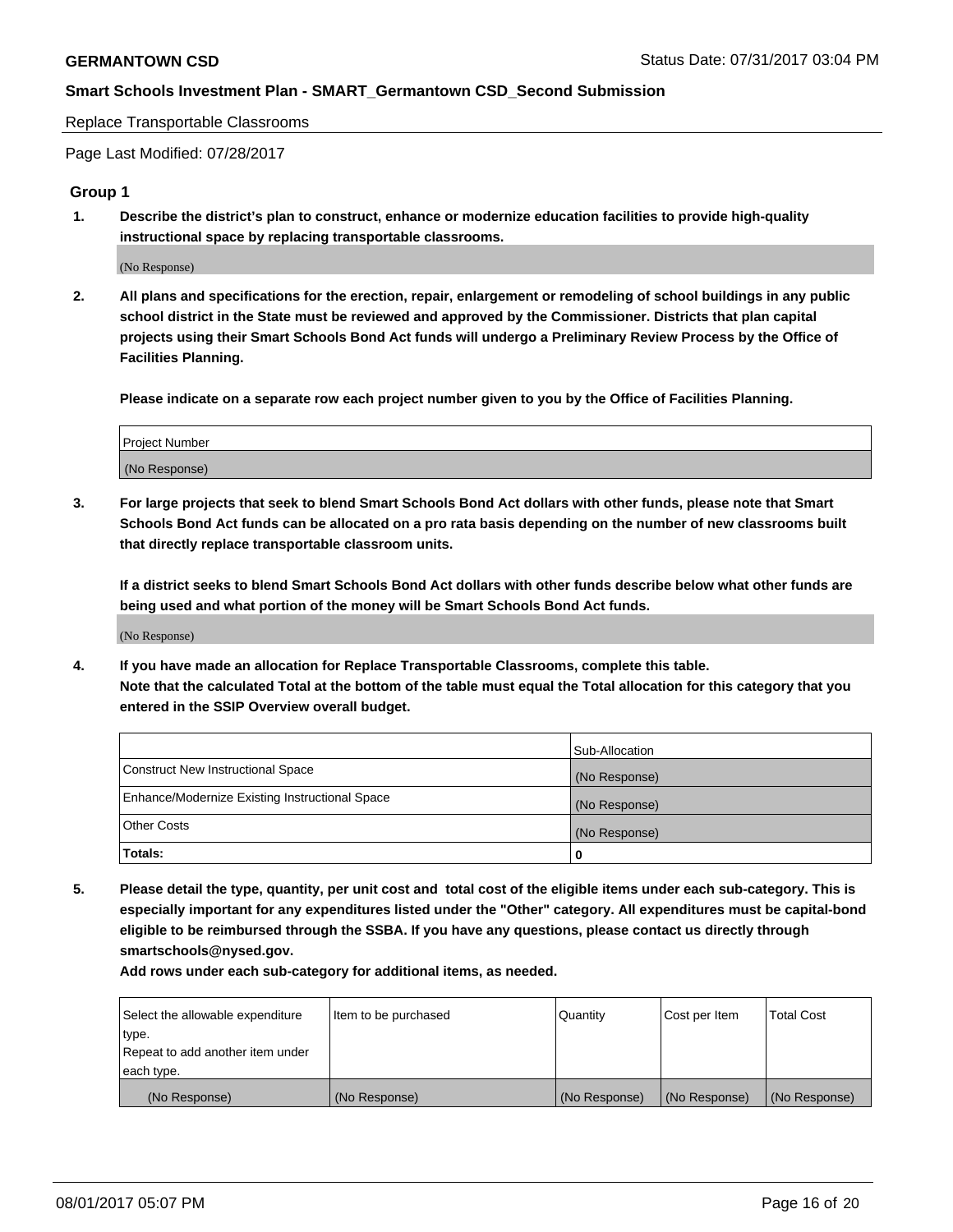### High-Tech Security Features

Page Last Modified: 07/28/2017

### **Group 1**

**1. Describe how you intend to use Smart Schools Bond Act funds to install high-tech security features in school buildings and on school campuses.**

(No Response)

**2. All plans and specifications for the erection, repair, enlargement or remodeling of school buildings in any public school district in the State must be reviewed and approved by the Commissioner. Districts that plan capital projects using their Smart Schools Bond Act funds will undergo a Preliminary Review Process by the Office of Facilities Planning.** 

**Please indicate on a separate row each project number given to you by the Office of Facilities Planning.**

| Project Number |  |
|----------------|--|
|                |  |
| (No Response)  |  |

- **3. Was your project deemed eligible for streamlined Review?**
	- Yes  $\hfill \square$  No
- **4. Include the name and license number of the architect or engineer of record.**

| Name          | License Number |
|---------------|----------------|
| (No Response) | (No Response)  |

**5. If you have made an allocation for High-Tech Security Features, complete this table. Note that the calculated Total at the bottom of the table must equal the Total allocation for this category that you entered in the SSIP Overview overall budget.**

|                                                      | Sub-Allocation |
|------------------------------------------------------|----------------|
| Capital-Intensive Security Project (Standard Review) | (No Response)  |
| <b>Electronic Security System</b>                    | (No Response)  |
| <b>Entry Control System</b>                          | (No Response)  |
| Approved Door Hardening Project                      | (No Response)  |
| <b>Other Costs</b>                                   | (No Response)  |
| Totals:                                              | 0              |

**6. Please detail the type, quantity, per unit cost and total cost of the eligible items under each sub-category. This is especially important for any expenditures listed under the "Other" category. All expenditures must be capital-bond eligible to be reimbursed through the SSBA. If you have any questions, please contact us directly through smartschools@nysed.gov.**

| (No Response)                    | (No Response)        | (No Response) | (No Response) | (No Response)     |
|----------------------------------|----------------------|---------------|---------------|-------------------|
| each type.                       |                      |               |               |                   |
| Repeat to add another item under |                      |               |               |                   |
| type.                            |                      |               |               |                   |
| Select the allowable expenditure | Item to be purchased | Quantity      | Cost per Item | <b>Total Cost</b> |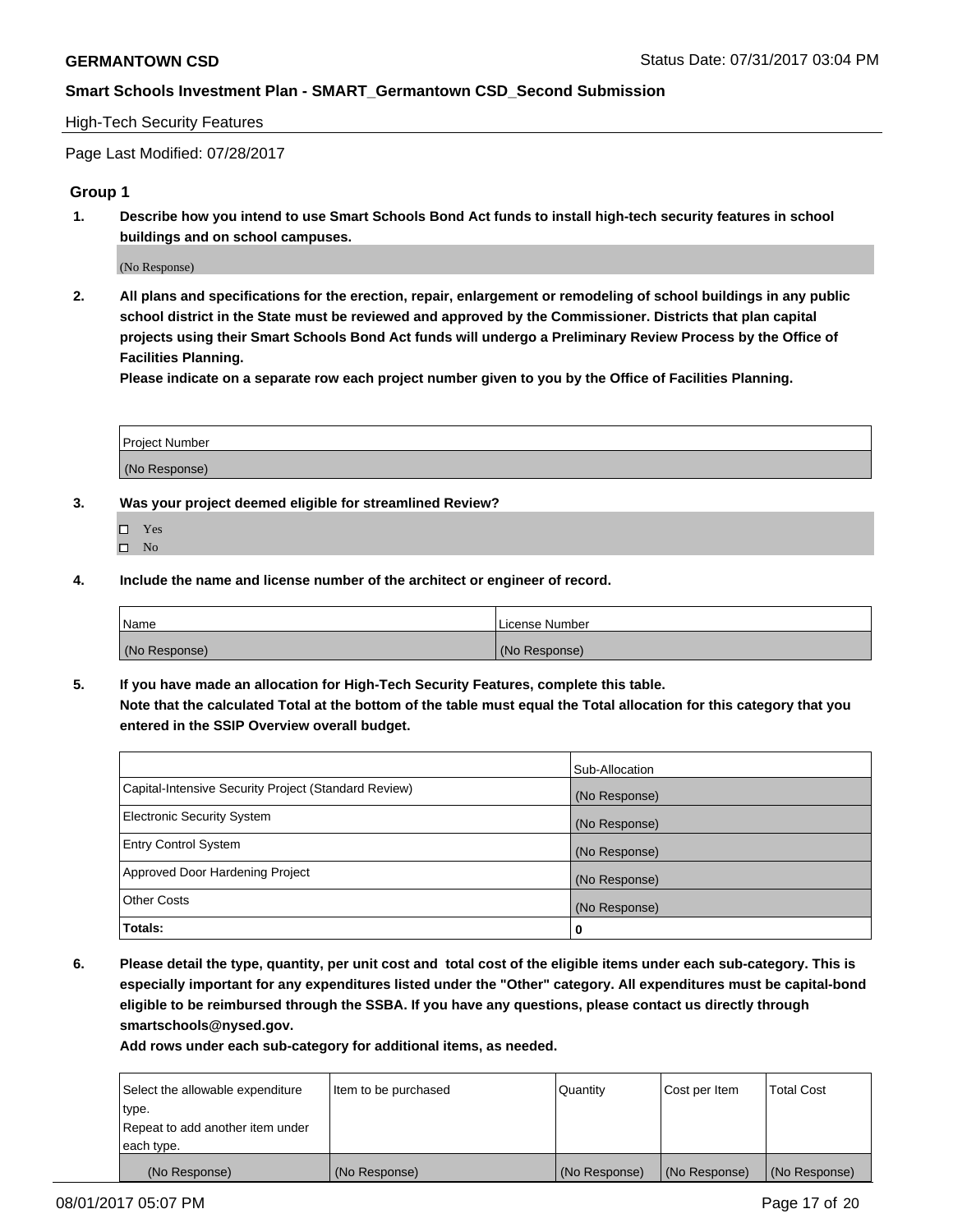High-Tech Security Features

Page Last Modified: 07/28/2017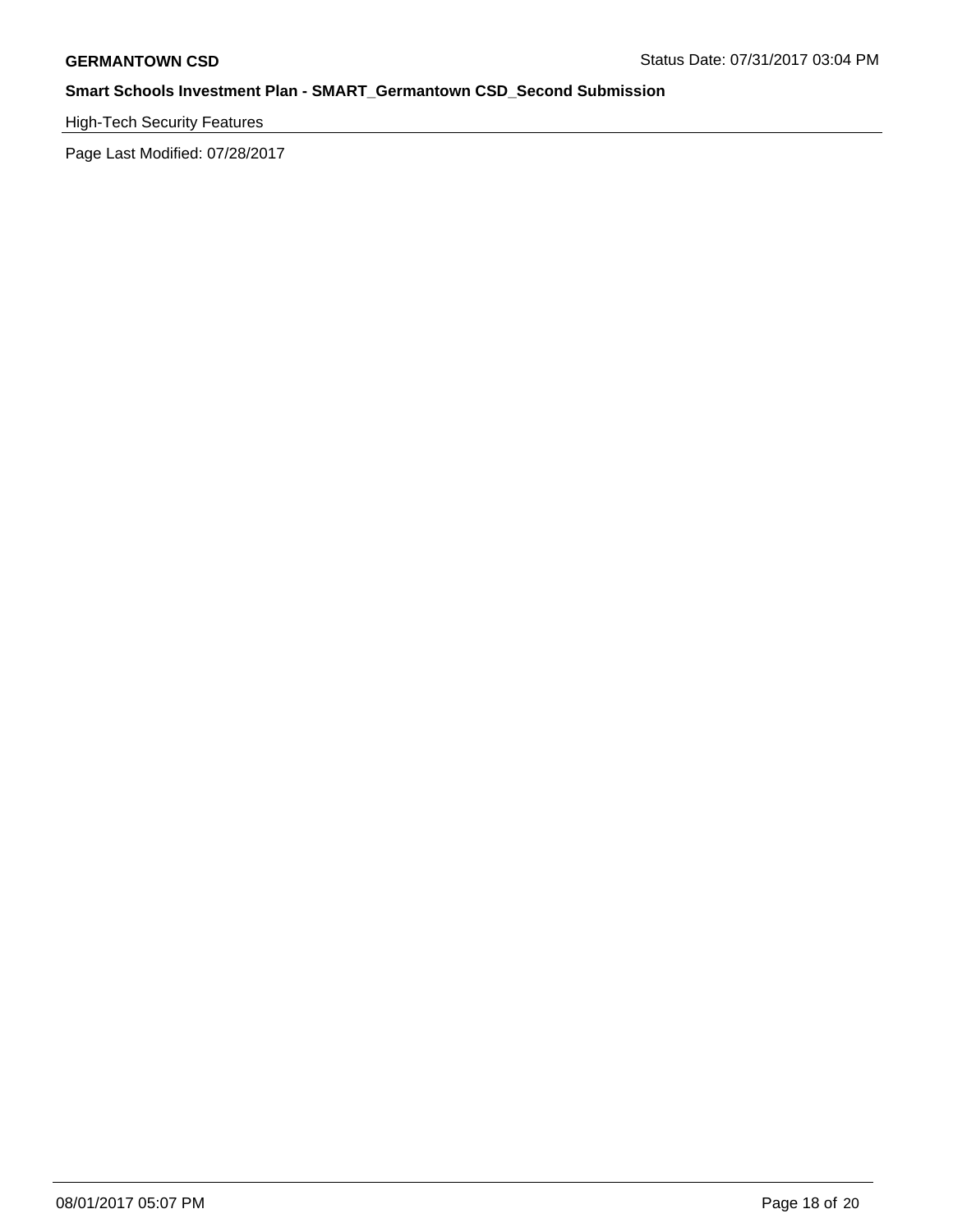Report